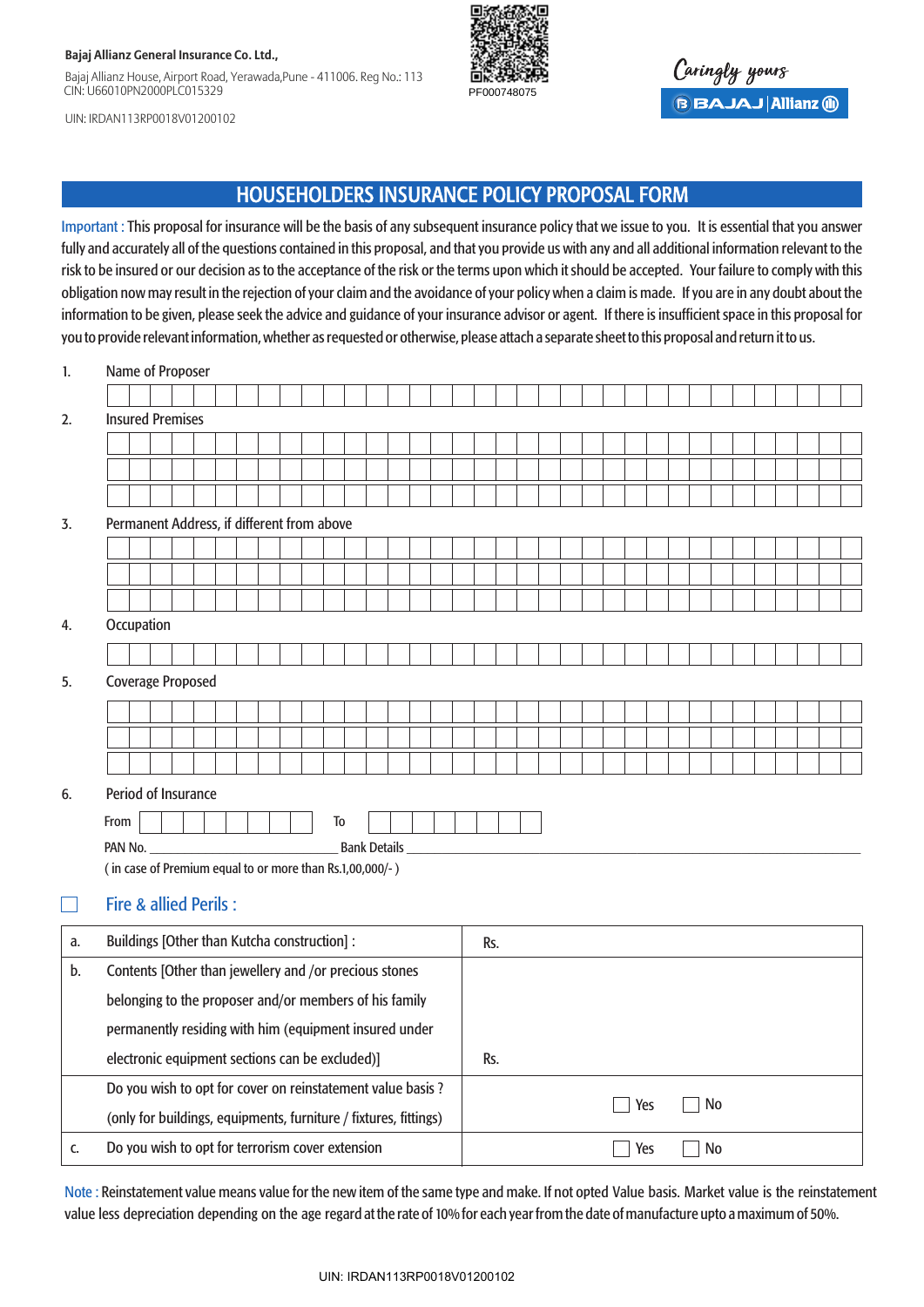# Burglary and Robbery

 $\Box$ 

 $\Box$ 

a. Please provide a description of all valuables in the insured premises, excluding jewellery and electronic equipment, which are included in the respective section under this Policy. Sum insured for this section to be same as contents under Fire section. (Please attach separate sheet, if required)

| Would you wish to avail cover on first loss basis | Yes |
|---------------------------------------------------|-----|
| N.B. Cover is for 40% of the total value at risk  | No  |

### Jewellery and / or Precious Stones All Risks :

a. Please provide a description of all Jewellery and/or Precious Stones that you wish to insure along with their value. (Note : 1. For items with value more than Rs.5000/-, valuation certificate to be provided 2. Total coverage under this section is restricted to maximum 2 times the sum insured for contents under the fire section)

| <b>Description</b>                                                                                    | Value (Rs) |    |
|-------------------------------------------------------------------------------------------------------|------------|----|
|                                                                                                       |            |    |
|                                                                                                       |            |    |
|                                                                                                       |            |    |
|                                                                                                       |            |    |
|                                                                                                       |            |    |
| Would you wish to avail cover on first loss basis<br>N.B. Cover is for 40% of the total value at risk | Yes        | No |

#### Plate Glass

 $\Box$ 

 $\Box$ 

#### a. Please provide a description of the Plate Glass which you wish to insure and its value.

| Description | Value (Rs) |
|-------------|------------|
|             |            |
|             |            |
|             |            |
|             |            |
|             |            |

## Breakdown of Domestic Appliances

## a. Please provide in respect of all domestic appliances which you wish to insure, the following information: (Please add separate sheet, if required)

| Description with Sr. No. | Year of manufacture | Reinstatement Value (Rs.) |
|--------------------------|---------------------|---------------------------|
|                          |                     |                           |
|                          |                     |                           |
|                          |                     |                           |
|                          |                     |                           |
|                          |                     |                           |
|                          |                     |                           |
|                          |                     |                           |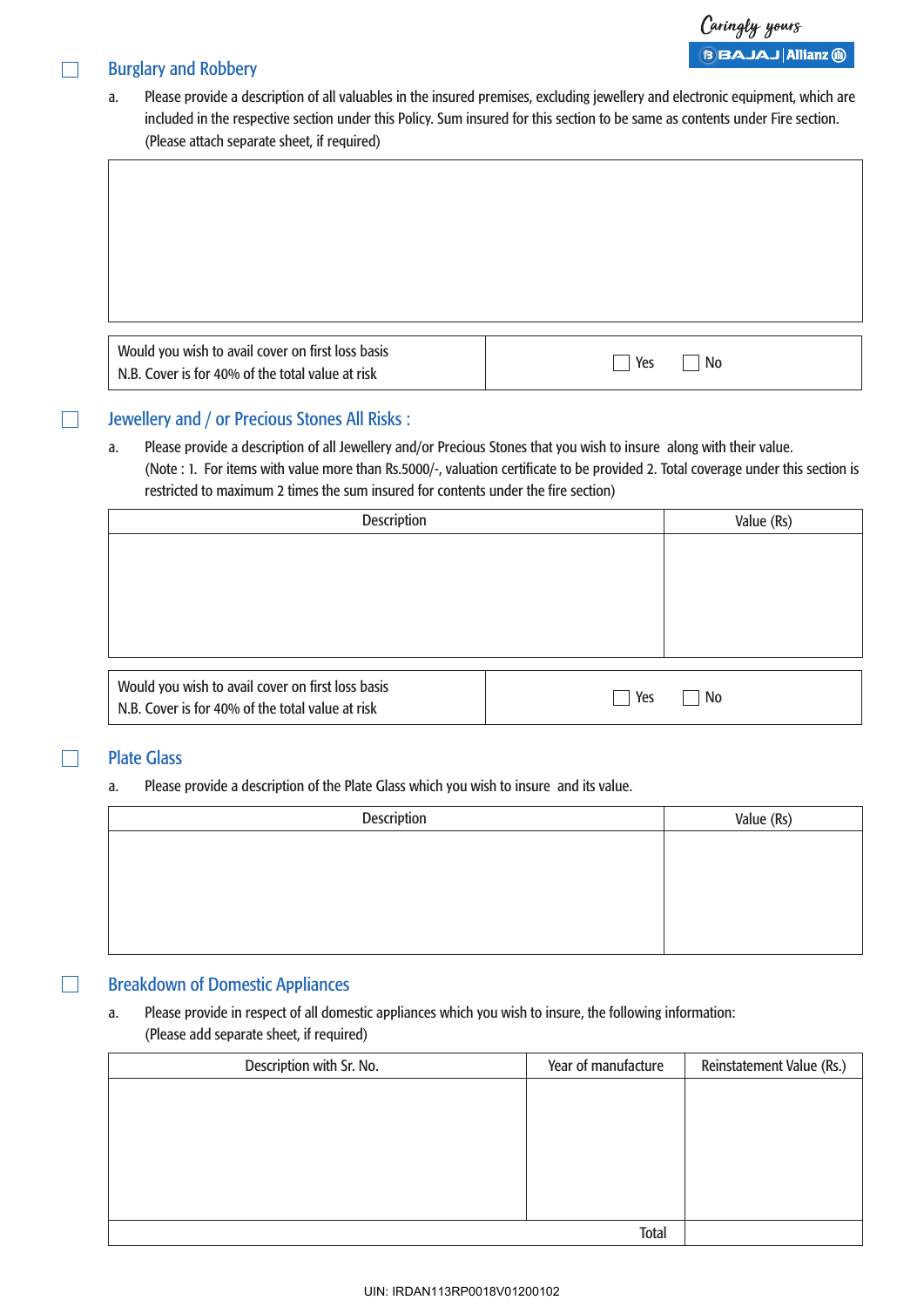#### Electronic Equipment  $\Box$

Please provide in respect of all the Electronic Equipments (including T.V., V.C.R.) that you wish to insure the following :

(Please attach separate sheet if required)

Note : We will not provide insurance cover in respect of Electronic equipments, which are more than ten years old from the year of manufacture of such equipments.

| Description with Sr. No. & Manufacturer's name                                                    | Year of manufacture | Reinstatement Value (Rs.) |
|---------------------------------------------------------------------------------------------------|---------------------|---------------------------|
|                                                                                                   |                     |                           |
|                                                                                                   |                     |                           |
|                                                                                                   |                     |                           |
|                                                                                                   |                     |                           |
|                                                                                                   | <b>Total</b>        |                           |
| Do you wish to opt for terrorism cover extension to protect your equipment from terrorism damage. |                     | Yes<br>No                 |

#### Pedal Cycles

 $\Box$ 

#### a. Please provide in respect of all pedal cycles that you wish to insure, the following information :

| Name of the manufacturer | Year of production | Frame no. | Value including accessories (Rs.) |
|--------------------------|--------------------|-----------|-----------------------------------|
|                          |                    |           |                                   |
|                          |                    |           |                                   |
|                          |                    |           |                                   |
|                          |                    |           |                                   |
| <b>Total</b>             |                    |           |                                   |

#### Baggage

a. Please provide details in relation to personal baggage, clothing, personal effects, medicines and all other articles that are generally carried during the period of travel anywhere within India, including a break-up of the value of such articles and a total value of all these articles combined as well.

| <b>Description</b> | Value (Rs) |
|--------------------|------------|
|                    |            |
|                    |            |
|                    |            |
| Total              |            |

#### Personal Accident

Note :

 $\Box$ 

- 1. Please restrict the sum assured under this cover to 60 times monthly income
- 2. Sum assured for non-working spouse and children above 18 years is restricted to Rs.1,00,000 and for children below 18 years is restricted to Rs.50,000
- 3. You should note that the cover under Temporary Disability Benefits and Hospital Confinement Allowance are not available for dependent children.
	- a. In relation to yourself as well as any member of your family, who wants to avail of the benefits of this cover, please provide information, separately, in the following format

| Name of the insured person | Date of Birth | Occupation | Relationship with<br>Proposer | Details of existing<br>infirmity or disability |
|----------------------------|---------------|------------|-------------------------------|------------------------------------------------|
|                            |               |            |                               |                                                |
|                            |               |            |                               |                                                |
|                            |               |            |                               |                                                |
|                            |               |            |                               |                                                |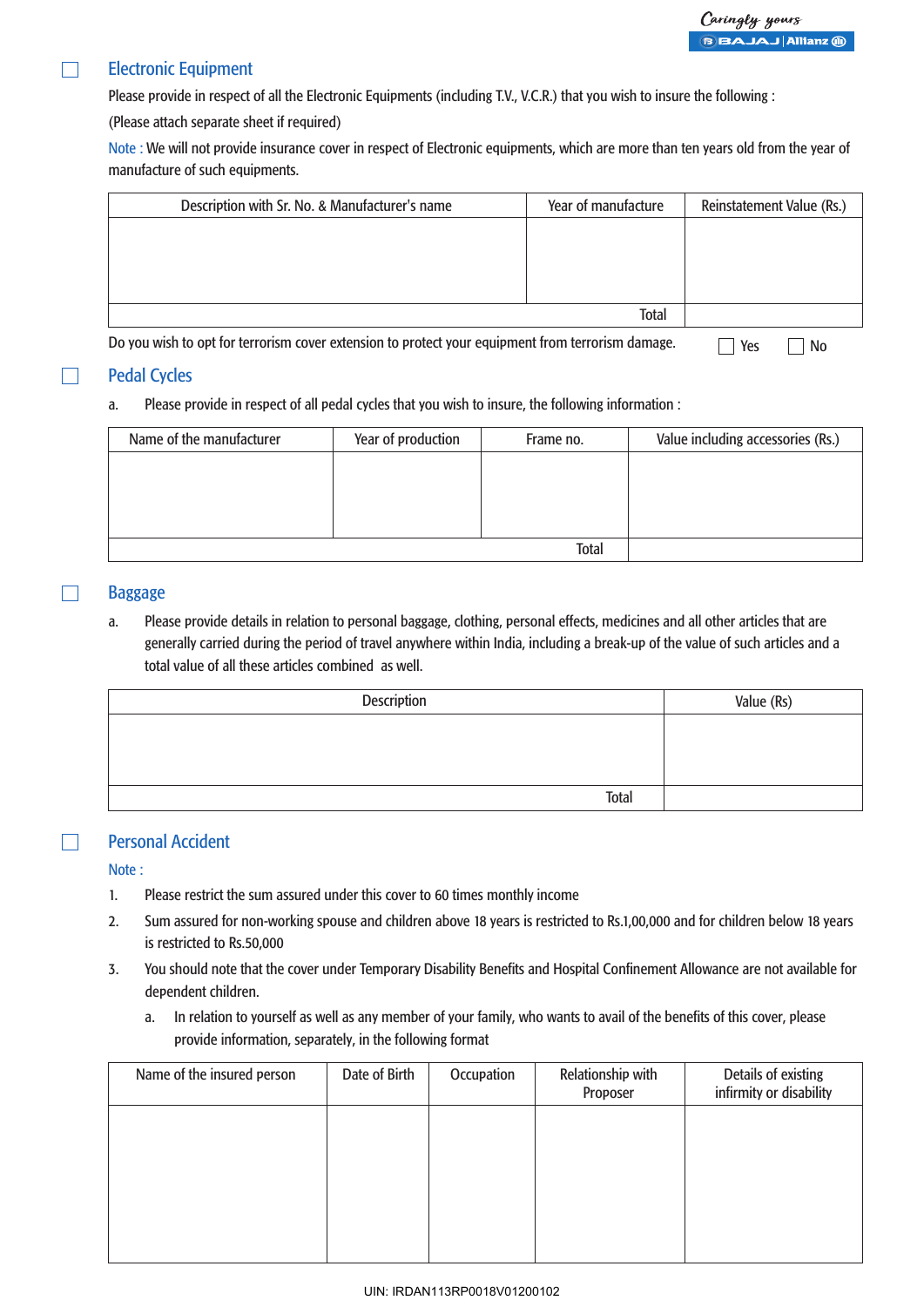#### Public Liability / Workmen's Compensation  $\Box$

We shall cover :

- Your liability for bodily injury and property damage to third party
- ! Fatal Accidents Act 1855, the Workmen's Compensation Act 1923 or any amendment thereto or under common law

#### Please provide :

| Limit of Indemnity required for Public Liability | Rs. |
|--------------------------------------------------|-----|
|--------------------------------------------------|-----|

(Limit for both Any One Accident and Any One-Year shall be the same. Maximum limit is Rs.5,00,000/-

#### For workmen's compensation please provide :

| ii) | Number of servants with job function      |  |
|-----|-------------------------------------------|--|
|     | Annual wages for each category of servant |  |

# Declaration of Assignment

| In case of death of the Insured person, the payable amount shall be assigned to                                                                                                                                                                        |           |        |              |                        |           |  |  |
|--------------------------------------------------------------------------------------------------------------------------------------------------------------------------------------------------------------------------------------------------------|-----------|--------|--------------|------------------------|-----------|--|--|
| Name:                                                                                                                                                                                                                                                  |           |        |              |                        |           |  |  |
| Date of Birth:                                                                                                                                                                                                                                         |           |        |              |                        |           |  |  |
| Relation to the Proposer:                                                                                                                                                                                                                              |           |        |              | (Proposer's Signature) |           |  |  |
| <b>Payment Details</b>                                                                                                                                                                                                                                 |           |        |              |                        |           |  |  |
| Mode of Payment:<br>Cheque                                                                                                                                                                                                                             | <b>DD</b> | Cash   | Others       |                        |           |  |  |
| Cheque - Given by:<br>Spouse                                                                                                                                                                                                                           | Father    | Mother | Son/Daughter | Employer/Employee      | Financier |  |  |
| To support our Go Green initiative, we will send policy copy link on your registered mobile number / email id. This is a digitally<br>signed valid document. Please tick the box, if you still want to receive physical copy of your insurance policy. |           |        |              |                        |           |  |  |

# Declarations and Warranty

I/We hereby declare and warrant that the above statements are true and complete in all respects and that there is no other information, which is relevant to my application for insurance that has not been disclosed to you. I/We agree that this proposal and the declarations shall be the basis of the contract between me/us and Bajaj Allianz and I/We agree to accept a policy, subject to the conditions prescribed by Bajaj Allianz and to pay premium on the amount estimated above at the end of each policy period. I /We undertake to exercise all ordinary and reasonable precautions for safety of the property as if it were uninsured. I/we hereby unconditionally allow the Company to share all my / our information being collected in this proposal form or through telephone / email / web-inputs means or other means, as updated from time to time within group entities.

Date Proposer's Signature

#### Note :

- ! The liability of the Company does not commence until the proposal has been accepted by the Company and the full premium paid
- ! If space is found insufficient please attach separate sheets for details

# Prohibition or Rebates

No person shall allow or offer either, directly or indirectly as an inducement to any person to take out or renew or continue and insurance in respect of any kind or risk relating to lives or property in India, any rebate of the whole or part of the commission payable or any rebate of the premium shown on the policy nor shall any person taking out or renewing or continuing a policy accept rebate except such rebate as may be allowed in accordance with the published prospectuses or tables of the Insurer.

Any person making default in complying with the provisions of this section shall be liable for penalty which may extend to ten lakhs rupees.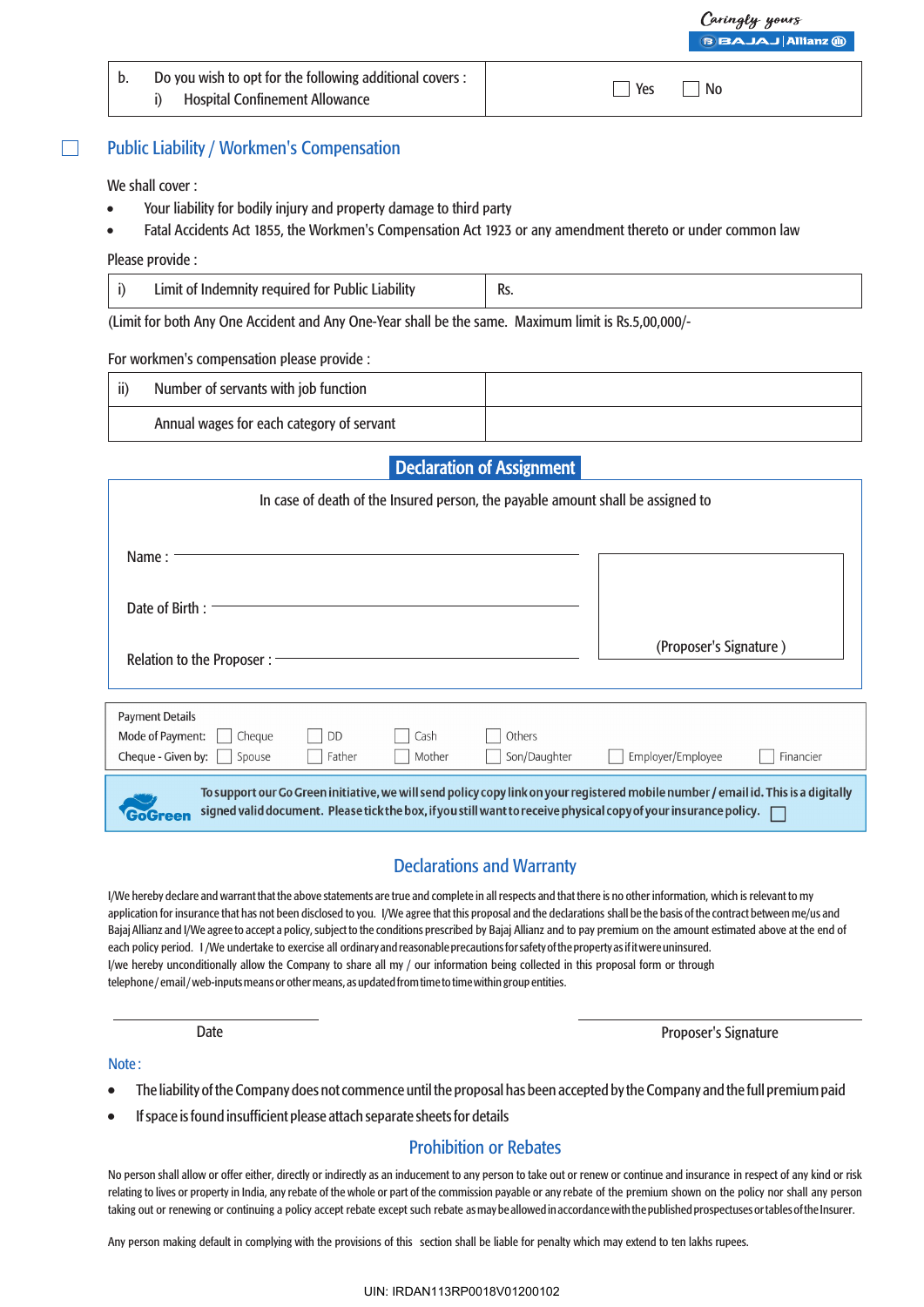#### Template for Householder policy - Working out Sum insured for Contents

(You may put the values for various items in the respective areas mentioned in the template below so that the total may represent the value of contents. As a thumb rule for Major cities like Metros the value of contents can be approximately taken as the built-up area multiplied by Rs.175-200 .For other places it may be approximately Rs.125-150 per sq. ft. Please note that this approximation is not taking into account Computers or Jewellery or other such valuables)

| <b>Items</b>                                                                                           | Living Area | Kitchen | Halls, Stairs, Landing | <b>Bedrooms</b> | Storage | <b>Miscellaneous</b> | <b>Total</b> |
|--------------------------------------------------------------------------------------------------------|-------------|---------|------------------------|-----------------|---------|----------------------|--------------|
| Furniture                                                                                              |             |         |                        |                 |         |                      |              |
| Refrigerators,<br>Kitchen<br>Equipment,<br>Cookers,<br>Cleaners, Mixers                                |             |         |                        |                 |         |                      |              |
| Air conditioners,                                                                                      |             |         |                        |                 |         |                      |              |
| Fans                                                                                                   |             |         |                        |                 |         |                      |              |
| Radio, TV, Tape<br>Recorders,<br>Record players,<br>Computers                                          |             |         |                        |                 |         |                      |              |
| (For those items<br>covered under<br>Electronic<br>Equipment<br>value need not<br>be included<br>here) |             |         |                        |                 |         |                      |              |
| Tools, Equipments                                                                                      |             |         |                        |                 |         |                      |              |
| Books, Tapes,<br>Records                                                                               |             |         |                        |                 |         |                      |              |
| Camera, Washing<br>Machine                                                                             |             |         |                        |                 |         |                      |              |
| Personal clothing                                                                                      |             |         |                        |                 |         |                      |              |
| Curtains, carpets,<br>covers                                                                           |             |         |                        |                 |         |                      |              |
| Miscellaneous                                                                                          |             |         |                        |                 |         |                      |              |
| <b>Total</b>                                                                                           |             |         |                        |                 |         |                      |              |